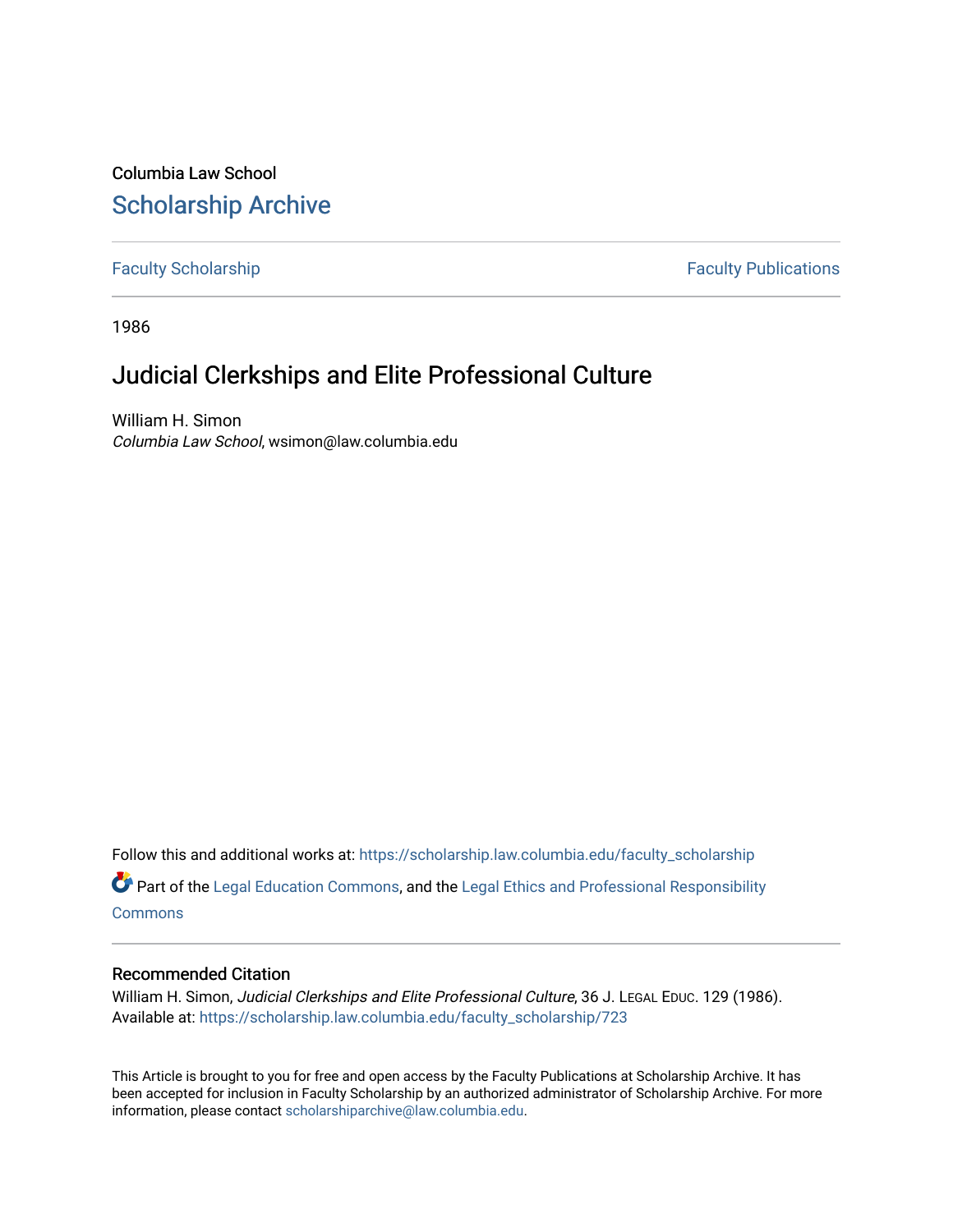# **Judicial Clerkships and Elite Professional Culture**

#### William H. Simon

Clerkships have become increasingly prominent in the culture of elite law schools in recent years. More students are seeking clerkships; the application process starts earlier and lasts longer; and the quest seems to generate more anxiety and absorb more energy than in the past.

For example, at Stanford, where I teach, a fourth of 1984 graduates went off to clerkships, and perhaps a third had applied for them. These fractions have increased steadily over the past several years. The most apparent reason for the increase is the large expansion of federal court clerkships, which with a few exceptions are generally regarded as the most prestigious.<sup>1</sup>

The application process, which used to get underway after the applying student's second year, now begins in the winter of the second year and becomes most intense in the spring. This acceleration has occurred largely at the initiative **of** the selecting judges, despite efforts by the law schools and the Judicial Conference of the United States to prevent it. A rule adopted by the Judicial Conference in 1983 precluding consideration of applications until after the second year was abandoned when it proved unenforceable. Many judges were so anxious to recruit the more desirable clerks that, rule or no rule, they continued to race to make offers 18 months or more in advance of the clerkships. <sup>2</sup>

Years ago, the application process tended to be informal and summary. Judges frequently delegated selection of clerks to particular faculty members at the elite schools (often ex-clerks), and the faculty members often simply chose the students who had most impressed them without inviting applications. Trying to make the process more rational or more democratic, the judges and the schools have tended to make it more formal and time consuming. It now involves written applications, letters of reference, and interviews.

Competition for clerkships has added to the occasions on which the law school culture encourages students to rank themselves. Most students are

William H. Simon is Associate Professor of Law, Stanford University.

- **1.** Since 1960 both the number of federal judges and the number of clerks per judge each has more than doubled. Richard Posner, The Federal Courts: Crisis and Reform ix, 102-03, **<sup>357</sup>** (Cambridge, Mass., 1985).
- 2. See David Lauter, Students Scrambling for Positions as Clerkship Race Opens Up, Nat. L.J., April 1, 1985, at **1;** David Lauter & David Kaplan, Federal Judges End Experiment to Limit Clerk Selection Process, Nat. L.J., March **25,** 1981, at 4.

@ 1986 by the Association of American Law Schools. Cite as 36 J. Legal Education **129** (1986).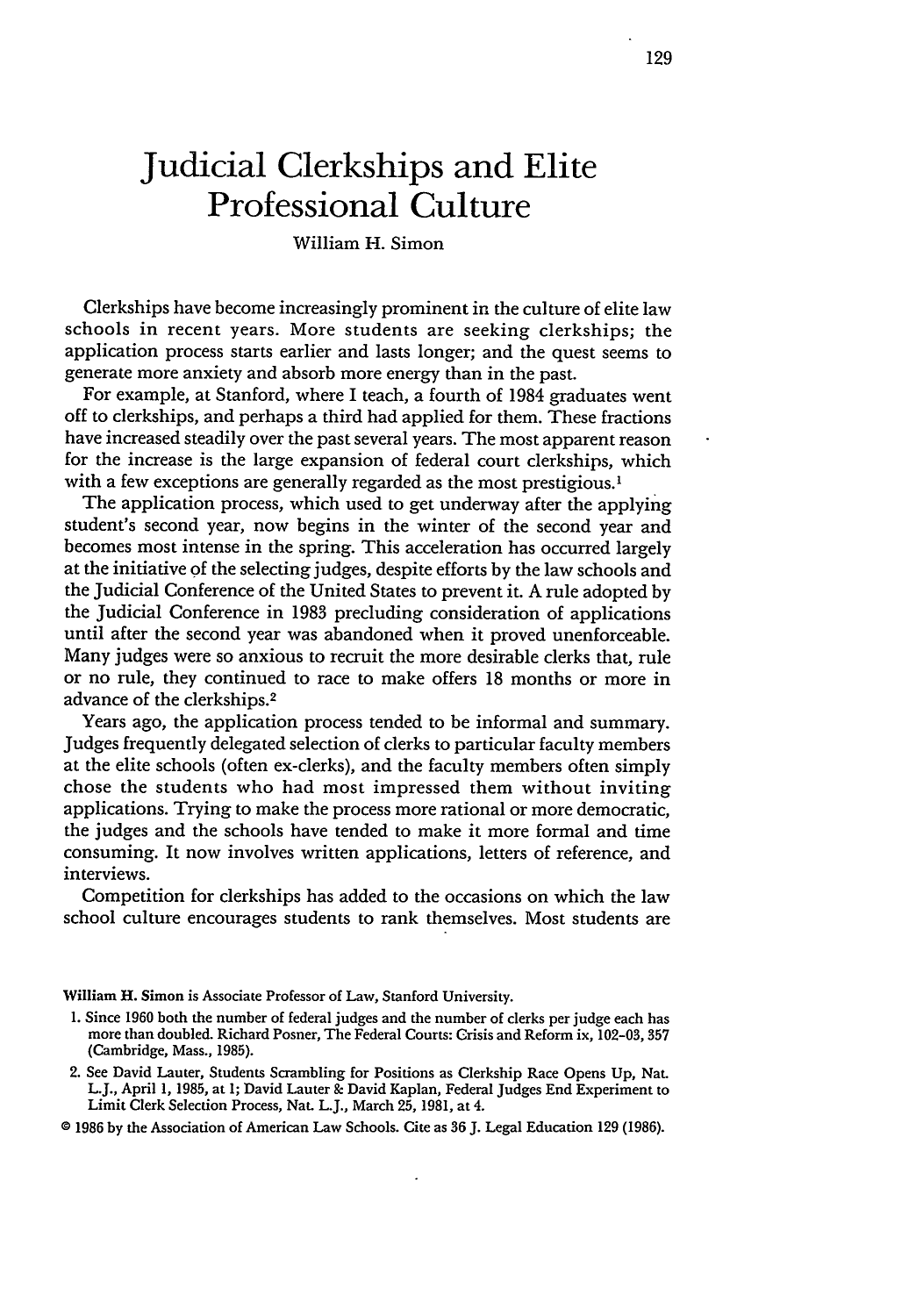obsessively pre-occupied with grades throughout the first year. The preoccupation continues afterward, but it diminishes, especially in the third year, when most students have post-graduation jobs set and feel, in any event, that third year performance is unlikely to dramatically alter the academic rank at which they have been pegged in the preceding years. In the first semester of the second year, and often also of the third, students spend much of their time preparing for or engaging in interviews with employers and considering employment offers. The development in recent years of a summer job market for first year students has extended this process backward into the spring of the first year. The advent of the clerkship application process as a focus of the second year spring has extended the struggle for place to one of the only two semesters in which it had previously been relaxed.

The schools actively encourage clerkship applications through faculty clerkship committees and through the efforts of individual faculty members. However, many faculty members acknowledge a negative side to the clerkship phenomenon. At the least, it represents an addition to the already long list of distractions from the school's educational concerns. At worst, it intensifies the anxiety and alienation associated with the pervasive fetishism of rank in law school culture.

To the extent that these objections imply that law schools could or should insulate their students from concerns about vocational and worldly success, they are of course naive. Few students would be willing to pay the tuitions that help maintain law teachers in the style to which they are accustomed if law school did not produce credentials negotiable for wealth and status in the outside world. And the link of academic study with real world practice is one of the things that makes professional schools stimulating places.

Nevertheless, I have come to doubt that clerkships serve even the most worldly goals of many students who seek them. I suspect that elite law school culture leads students systematically to overestimate the value of clerkships.3 In the remarks that follow, I try to explain, first, why clerkships are unlikely to serve the goals most students assert in explaining why they seek them, and second, why elite professional culture tends to overvalue clerkships. I should disclose that I never clerked myself. You will have to decide whether this fact should be taken as evidence of bias arising from envy and ignorance or as a safeguard of neutrality arising from the lack of any prior personal commitment to the institution.

#### The Case Against Clerkships

Students typically give three reasons for seeking clerkships: that they are a good learning experience; that they provide a marketable credential; and

<sup>3.</sup> In focusing on elite schools, I do not mean to imply that the clerkship phenomenon is confined to them (though I suspect that it is more prominent among them). However, my analysis is based on impressions formed at elite schools, especially Stanford, and I am unclear to what extent it applies to non-elite schools. Perhaps clerkships more often have tangible career advantages for non-elite students, given their more limited job opportunities. Perhaps, because of their lower position in it, non-elite students have different attitudes toward hierarchy. And perhaps non-elite students have different attitudes toward long-term responsibilities than those I impute below to elite students.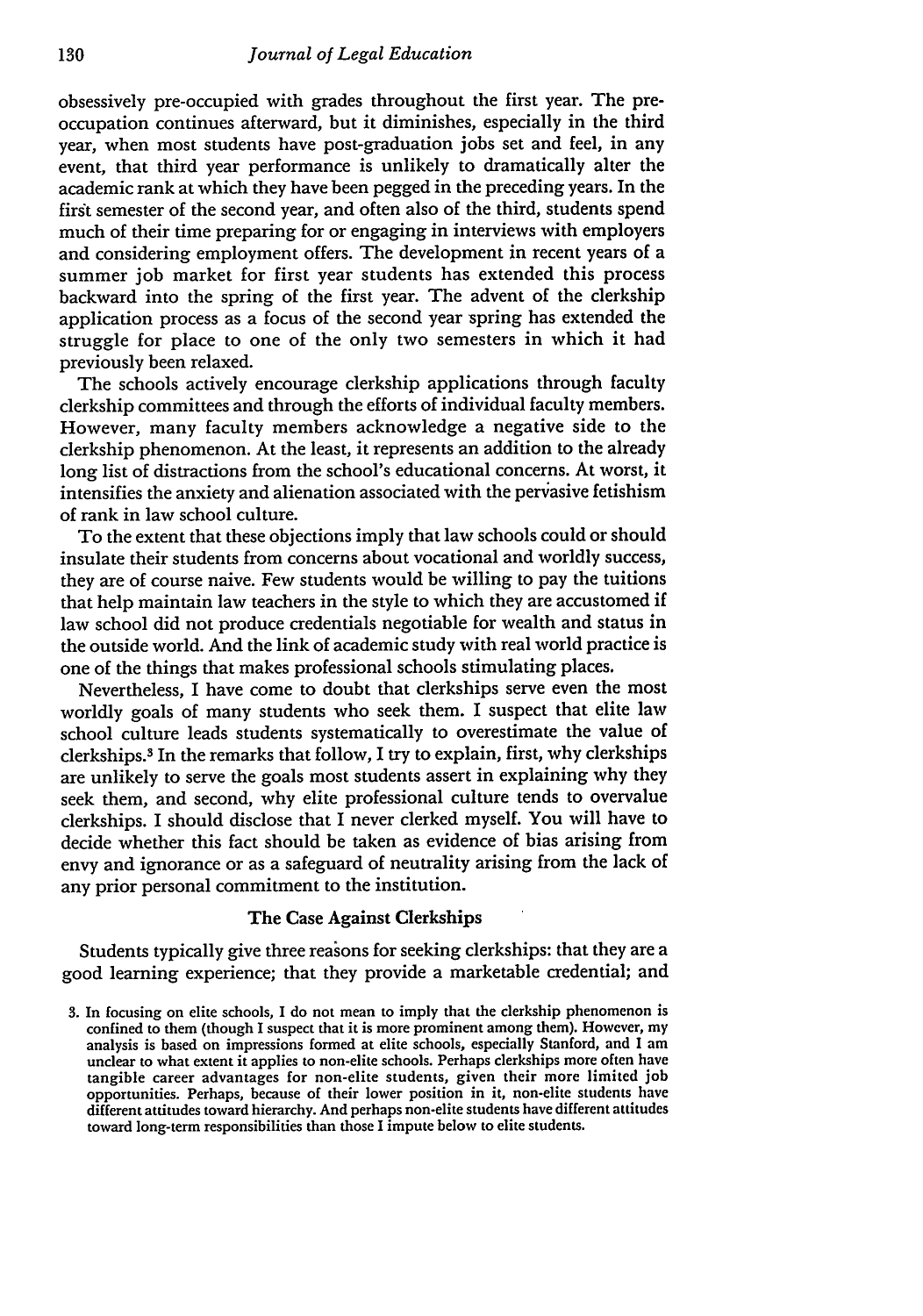that they afford an opportunity to postpone long term career decisions. There are some students for whom these are valid reasons, but for most, available alternative jobs would better serve these goals.

*Learning.* Law students are right to focus on learning opportunities in considering jobs. It is tragic but true that, after spending the first seven years of her adult life in higher education, the typical law graduate is unprepared to perform almost any skilled **job** in the society, including most law jobs. The only skills in which she has anything approaching entry-level proficiency are doctrinal research and analysis and appellate argument. There are few law jobs for which these skills are adequate. The typical graduate has little or no training in interviewing, counseling, negotiation, structuring transactions or institutions, mediation, trial practice, or any of the non-doctrinal institutional knowledge that is critical to law practice.

Thus, she has to learn on the **job** most of what she needs know to be a lawyer. The problem with clerkships from this point of view is that few law jobs have less to offer her in terms of the kinds of things she really needs to learn. Clerkships offer mainly an opportunity to exercise research and analytical writing skills, but it seems crazy for her to focus on perfecting the few skills she already has in a **job** that offers little opportunity to remedy her alarming ignorance in so many important areas.

Some people believe that clerkships give systematic insight into something called the "inner workings of the court." Tacit, unwritten knowledge about concrete patterns of institutional practice is, in fact, critical to law practice. But there are few institutions in American society whose inner workings are less important than the courts. A lawyer whose practice involves the Food and Drug Administration, the Senate Finance Committee, or the District Attorney's office needs to know a lot about the inner workings of these institutions to be effective. This is so because important decisions these institutions make occur in low visibility settings relatively ungoverned by rules (which tend either to leave officials lots of discretion or to be unenforced) but structured by systemic pressures and practices. By contrast, the critical influences on judicial decision-making tend to be relatively rule-governed and public on the one hand or relatively idiosyncratic and personal on the other. Aside from legal argument and doctrine, clerks pick up the kind of gossip recorded in *The Brethren* and perhaps some of the deeper personal insights in the better judicial biographies. But while such information may be helpful in understanding some aspects of the judicial system, it is of relatively minor practical value to lawyers.

The educational value of clerkships seems to vary inversely with the prestige of the clerkship. Appellate clerkships approximate a superfluous fourth year of law school. Trial court clerkships are a little better. Most of the work is still memo and opinion writing, but at least the clerk is exposed to trial practice, and the legal issues tend to be less the broad policy-flavored ones familiar from law school and more matters of procedural detail that raise the type of strategic considerations that law school slights. Still, the learning potential of trial court clerkships looks good mainly in comparison to appellate clerkships. A trial court clerk may end up seeing 10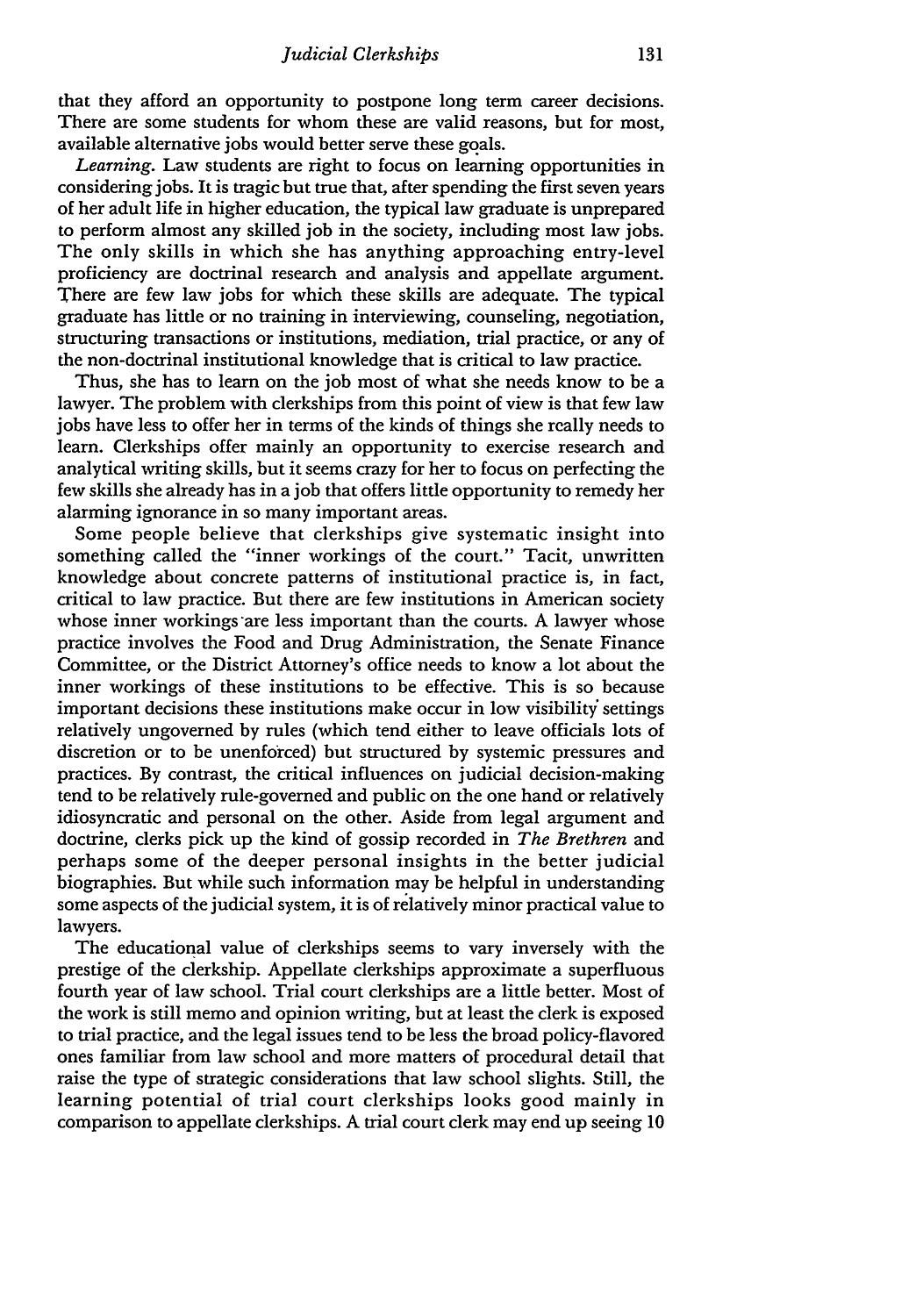or 12 trials in a year, but as an assistant district attorney, she could *do* 10 or 12 trials in that time.

*Credentials.* The problem with trying to improve a resume with a clerkship is that most students get clerkships at the levels of prestige that their resumes already peg them. If a student is in the middle of her class at Stanford, her major extra-curricular distinction is being a semi-finalist in the moot court competition, her first-year small section teacher writes her a lukewarm recommendation letter, and she succeeds in getting a clerkship with a new mid-Western federal trial judge appointed because of political connections, her resume is probably not going to be any better for the clerkship.

Now it is possible to be propelled to a higher status in the clerkship competition. A few clerkships, notably those in the United States Supreme Court, are so spectacularly prestigious that they give off a more luminous signal of hot shot status than almost anything else that a 25-year old could put on her resume. Moreover, sometimes judges choose from an array of resumes that in terms of the conventional criteria are of equal rank, and sometimes judges consciously defy the conventional criteria to engage in affirmative action for relatively low status people. From the point of view of the conventional criteria, these choices are basically arbitrary, but a student lucky enough to be chosen can in fact move up a notch as a result of her selection. Moreover, if you get a clerkship with an influential judge and really impress her, you can improve your status by becoming, not just a former clerk to Judge Shmoo, but one of the four best clerks Judge Shmoo ever had. Nevertheless, my impression is that these forms of advance are quite rare.

Even if a student could enhance her credentials with a clerkship, the question would remain, what good would the enhanced credentials do her? Most students at schools like Stanford are planning long term careers in private business practice. Nearly all of them can get jobs with good firms on graduation, and hardly any can get jobs after clerkships that they could not have gotten without them. (There are a few firms that consider clerkship an obligatory *rite de passage* for candidates of undoubted qualifications, but their number is few and declining.) **Of** course, if the student screws up or is disappointed on her first job, she will be back on the job market, but if she's looking for another private firm job, her recent experience is likely to count far more heavily than any clerkship.

Many students believe that a clerkship is especially important for people interested in teaching jobs. For reasons I'll speculate on below, the clerkship credential was once close to a pre-requisite for teaching jobs at the elite schools and was helpful at the non-elite schools that imitated the elite schools. While this practice has not died out, it is in decline. For example, about a third of recent appointments at Stanford have never clerked, and most of the others would have been appointed without clerking. The reasons for the decline are apparent. The pre-eminence of the clerkship credential is a function of the model of legal education that focusses almost exclusively on doctrinal analysis and appellate court decisions. As legal education has become more interdisciplinary on the one hand and more

 $\ddot{\phantom{a}}$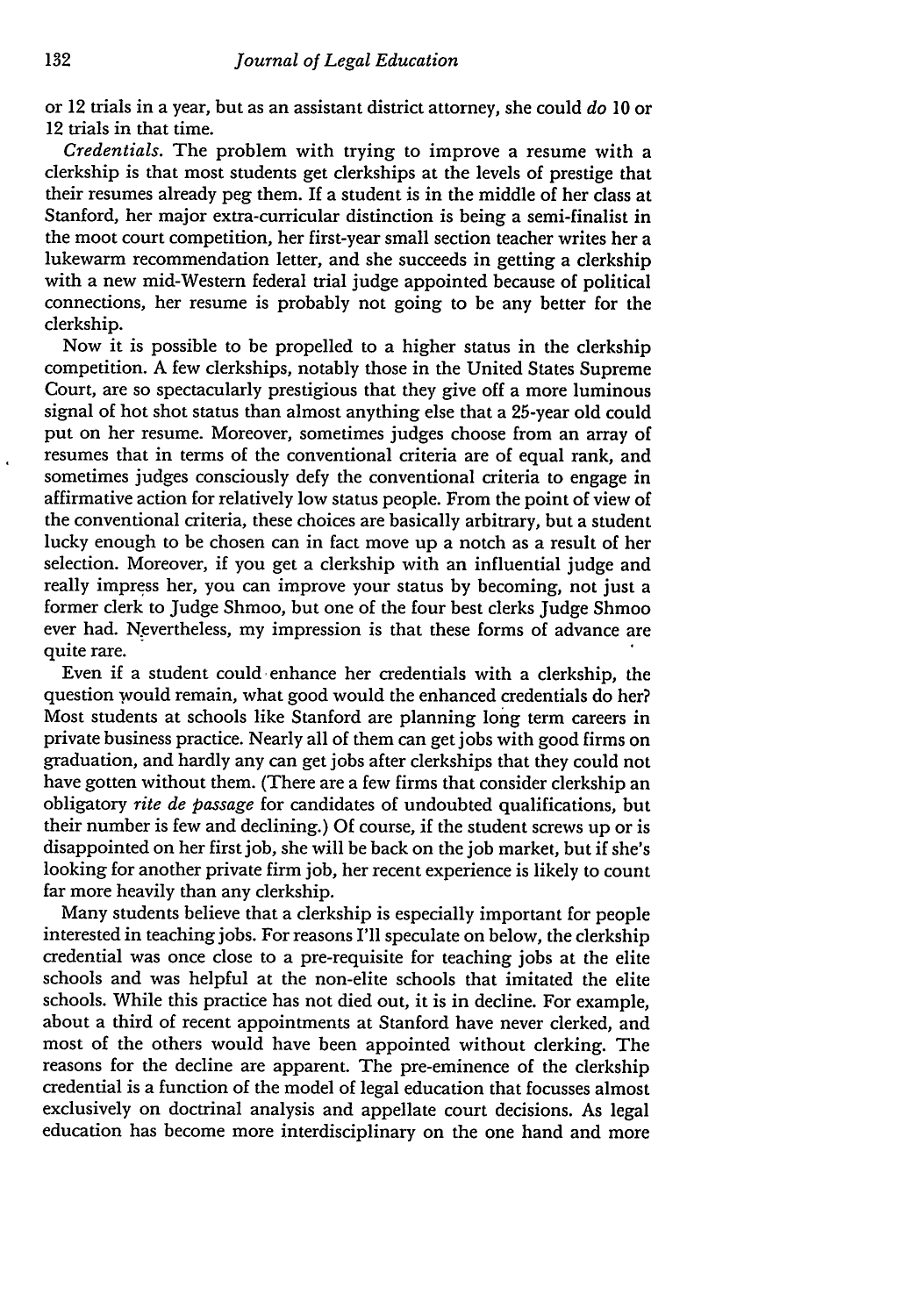clinical on the other, the appeal of people whose only certified skill is doctrinal manipulation has declined. There are some necessarily courtcentered subjects, such as constitutional law, civil procedure, and federal jurisdiction, for which clerkships provide helpful background, but for most other subjects, an additional year of practice (or a published article) will stand an applicant in better stead at most schools, including nearly all the more interesting ones.

*Temporizing.* Students often say that the appeal of clerkships is that they provide a way of deferring long-term career commitments. Typically, the student is ambivalent about what she sees as the presumptive career choice, the large firm, but can't see any clearly plausible alternative (or sometimes, she feels unable to choose *among* firms). Of course, few **job** choices require explicit commitments for any longer term than the one or two years clerkships involve, but the advantage of the clerkship is that it does not jeopardize mobility. Since it's explicitly a limited commitment, there's no need to explain why it ended, and although it may not improve credentials, it won't devalue them either. Many students understand that a **job** on Capitol Hill, or with the Public Utilities Commission, or at the U.S. Attorney's office would be more interesting, but they fear that it would be more difficult to move from such jobs to a firm.. Because such jobs are of relatively low or ambiguous prestige, they threaten to push them down a notch, and they may be taken as indicating interests or motivations that the firms may find eccentric or dubious. Thus, the clerkship seems particularly well suited to enable the student to postpone the necessity of taking risks or making commitments.

Temporizing is generally the best reason that students give for seeking clerkships, but I still have doubts about it. It seems unlikely that the student will be in a better position to make choices at the end of the clerkship than before. Clerks see only a narrow spectrum of the bar at work, and they see practicing lawyers only in peculiar exceptional situations-court appearances-which provide no reliable information about the general nature of their practices. Most often the problem is not one of information anyway. It's a deeply ingrained anxiety about making choices and taking risks, an anxiety cultivated throughout a privileged but interminable adolescence that teaches people to regard themselves as having limitless opportunities but shelters them from serious responsibility. There is probably no cure for this anxiety except the experience of actually making choices and taking risks and, hopefully, surviving them. Clerkships are a way of prolonging what is already the world's longest adolescence, and while there is a privileged and satisfying aspect to this adolescence, there is also an anxious and stultifying aspect that most people would do best to put an end to.

## Cultural Foundations of Clerkship Fetishism

The main function of clerkships is to reproduce certain aspects of elite professional culture. Clerkships serve both as part of a ritual enactment of important culture themes and as a training ground that prepares the clerks for later performances. **A** student committed to this culture might do well to accept a clerkship as a way of contributing to it and of perfecting his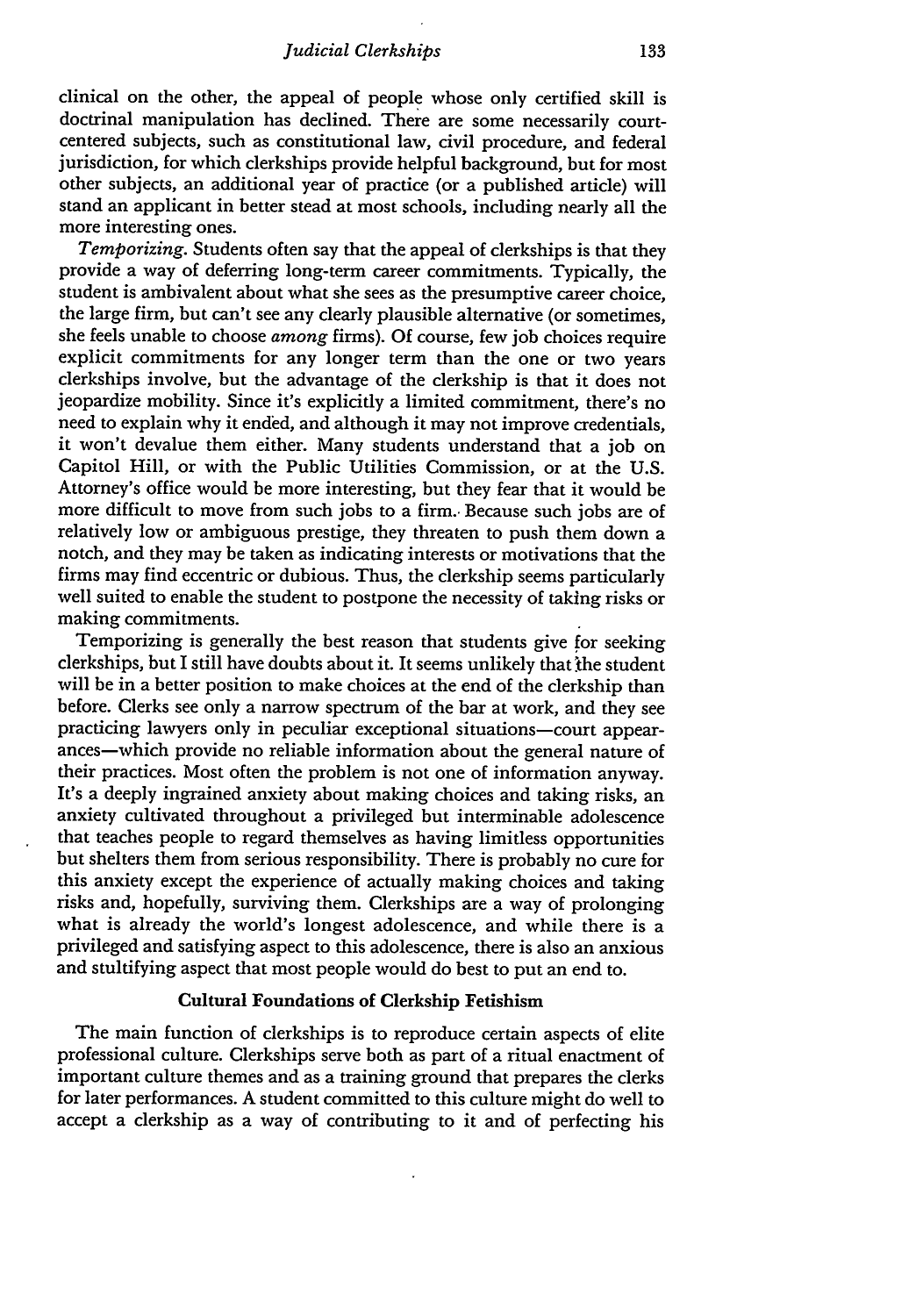performance. But I think most students find this culture, or at least aspects of it most prominently implicated in the clerkship phenomenon, unattractive. They often seem to pursue clerkships under the unreflective, compulsive influence of the culture, rather than out of a conscious commitment to it.

The themes of elite professional culture that are most prominently reproduced in clerkships are, first, hierarchical status order; second, the modeling of elite roles, and third, perpetual adolescence.

*Ranking.* Every clerkship applicant is intensely aware that there is a hierarchy among courts and, within courts, among judges. In the quest for clerkships, rank almost always takes precedence over other considerations. Most students know that a trial court clerkship is more interesting than an appellate one, but hardly anyone ever turns down a federal Court of Appeals clerkship for a District Court clerkship. Some high prestige judges (e.g., McReynolds, Douglas) have notoriously treated many of their clerks like degraded lackeys, but hardly anyone has turned down such judges for lower prestige but less abusive ones. And students often accept clerkships with high prestige judges for whose views they have little respect over jobs with lower prestige judges whom they respect more.

For their part, the judges are intensely aware that there is a hierarchy among law schools and, within law schools, among students. The skills required of the law clerk are those taught in the first semester of law school and cultivated to the point of hypertrophy in the succeeding two and a half years. There are thus thousands of graduates from dozens of schools each year capable of ably performing the job. Nevertheless, judges tend to seek law review editors at the most prestigious schools. The intensity of this preference varies. Some judges, out of regional loyalty or democratic principle, try to limit the influence of the conventional status criteria. But many others are exclusively and obsessively committed to them. Federal appellate judges, many of whom went to low status schools, have been known to flirt with hysteria over the prospect of not getting a law review president from a school like Harvard. The recent outbreak of self-seeking lawlessness in response to a reasonable application schedule promulgated by the Judicial Conference shows the depths to which status craving can drive people normally committed to deference to legitimate authority.

The clerkship institution is a medium through which two hierarchies pay homage to each other. It helps to smooth out certain minor discrepancies in parallel status orders. While the academic hierarchy is justified exclusively in terms of meritocratic norms, the judicial appointments process has explicit political elements that sometimes result in appointments to high prestige office that defy the norms of the academy. The clerkship process helps repair this rift. The judge pays homage to the elite schools by choosing in accordance with their criteria. The elite schools return the compliment by reassuring their constituency that any deficiencies in the judges' meritocratic qualifications are remedied by the schools' envoys.4

<sup>4.</sup> *Cf.* Karl Llewellyn, The Common Law Tradition: Deciding Appeals 322 (Boston, 1960) (praising clerkships as, *inter alia,* a conduit for the ideas of law faculties to the judiciary).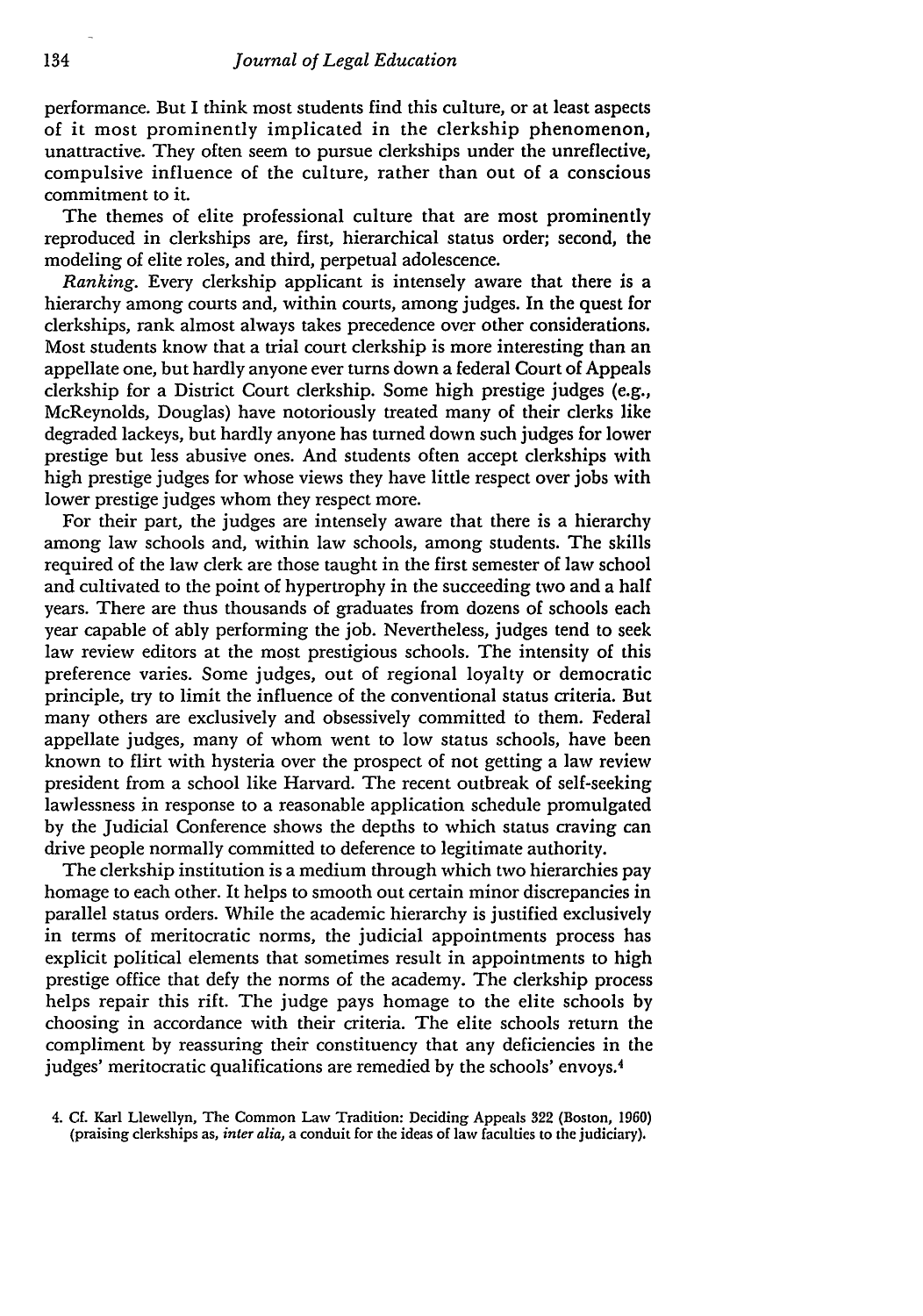*Role Modeling.5* Although it seems paradoxical, given its high status, the clerkship role involves a kind of subordination that resembles that of the valet. The clerk's role is defined largely in terms of the judge's personal inclinations. Some judges make demands on their clerks in total disregard for the clerks' own time and needs; even clerks with more sympathetic judges usually end up working extremely long hours that leave them little time for themselves and their families. The clerk's work varies, but whatever it is, it is the work that the judge does not want to do herself. Since the clerk has no legitimate authority, her work is not really supposed to involve responsibility or creativity. And the clerk's work is anonymous to the outside world. Even where the clerk does assume responsibility or do something creative, the judge is supposed to take the credit for it. Like the valet's, the clerk's job involves a kind of enforced intimacy with the master. The job is not just research, writing, and consulting, it is turning yourself into the kind of person the judge likes to have working for her. When things go poorly, the role can seem monstrously oppressive. When things go well, a relation of respect and affection can develop. Even when things go well, however, the relation remains an intensely subordinate one.

What redeems the subordination, of course, is the fact that, unlike the situation with the valet, the judge is both master and role model. The relatively unstructured and intimate aspects of the role seem important to the modeling process. Part of what the clerk learns is a useful but ineffable quality known as "judgment," the capacity to sense the tacit limits of propriety and plausibility that govern ostensibly discretionary decisions. (Nothing in the rules or in abstract legal logic will tell you whether you should assent to an adversary's request for a continuance moderately disadvantageous to you because of a death in the adversary's family or whether you should ask a client if she cares if her trust's assets are invested in companies that do business with South Africa.) And part of what she learns is simply a matter of personal style-manners, dress, habits, and vocabulary that signal confidence and competence in elite positions. (Students express an acute awareness of such facts when they joke about wearing "power ties" or "success suits.")

Just as they do for the status ranking system, clerkships mediate a tension in the meritocratic ideal of elite professionalism. On the one hand, elite professional culture aspires to formalize meritocratic norms and to certify them impersonally. On the other hand, success in professional roles often depends on intensely personal qualities, on the ability to elicit trust and admiration in colleagues, clients, and officials. Although the kind of abstract analytical ability measured in the formal credentialing process may be relevant to this more personal quality, the personal quality depends much more on sensitivity to tacit concrete social and psychological factors that is not easily learned academically. The clerkship is a sheltered laboratory in which the clerk can work on this quality through observation and experiment.

**<sup>5.</sup>** On the "modeling of hierarchical relations," see Duncan Kennedy, Legal Education and the Reproduction of Hierarchy 58-72 (Cambridge, Mass., 1983).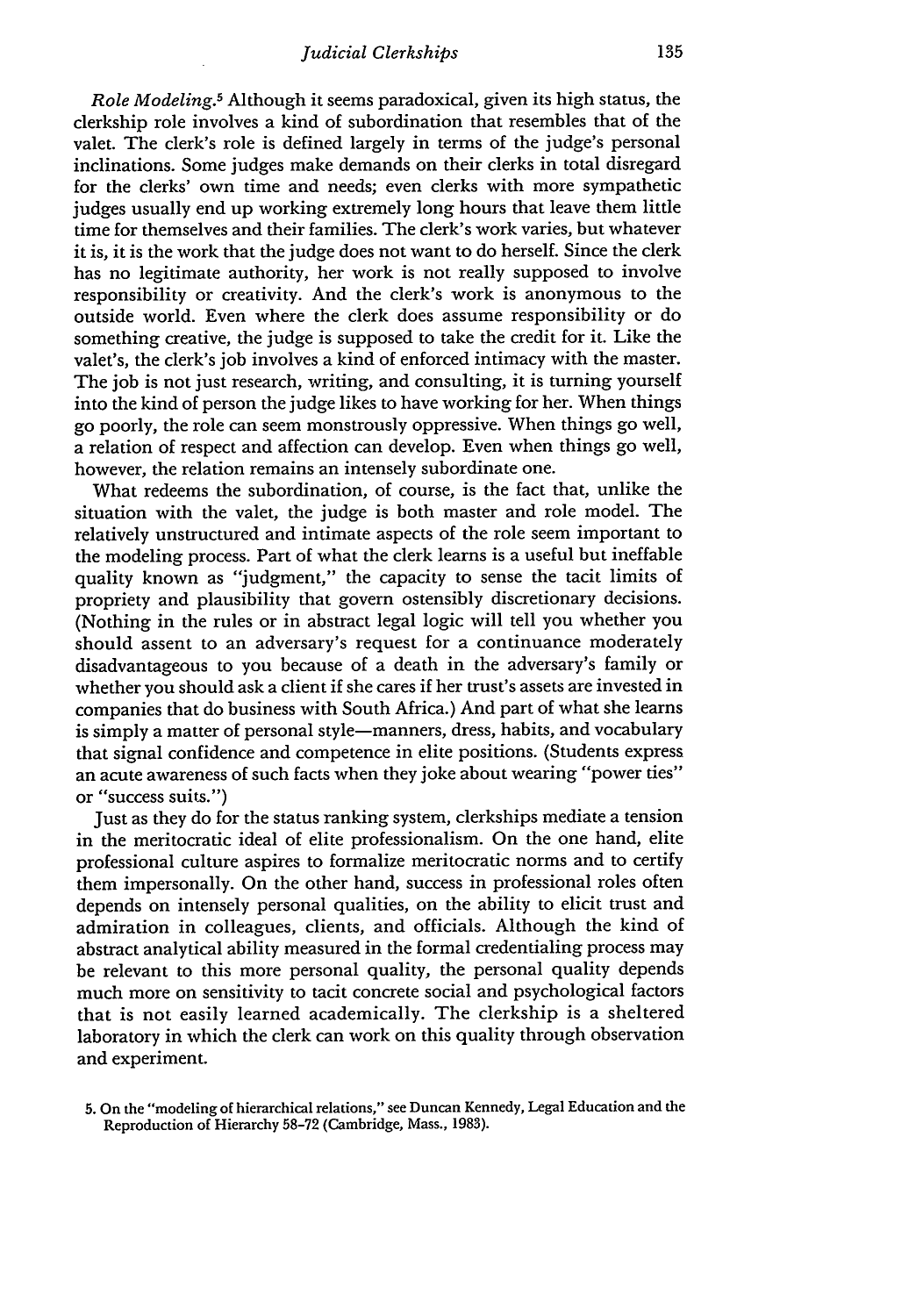Nevertheless, to suggest that the clerkship performs this function is not to suggest that it performs it well. The role is becoming increasingly superfluous and anachronistic. It seems unnecessarily duplicative of similar opportunities available to students. Students now have usually spent two summers in non-judicial clerkships before graduation, and those who go into firms spend what seems to be an increasingly long period as associates. Both roles provide similar opportunities for the acquisition of personal skills (although the judicial clerkship has the advantage of allowing the student to try out her skills before incurring the risks of inept performance with a long term employer).

Moreover, the establishment of a single set of norms of personal style and a single language of competence and authority has depended in part on a cultural homogeneity cemented by the dominance of white upper class males on the bench, in the firms, and in high government positions. The socialization process is likely to be more difficult and painful for women and minority group members. And to the extent that elite workplaces become more integrated, their cultures may become more diverse, and the possibility of assuring success through mastery of a single repertoire of manners and signals will become more tenuous.

*Perpetual adolescence.* Finally, the clerkship institution offers an opportunity to prolong the style of adolescence to which privileged Americans tend to become compulsively habituated. The critical characteristics of this style are a sense of boundless possibility coupled with shelter from all but the most short-term and artificial forms of commitment and responsibility. The educational counterpart of this cultural style is the endless recertification by a parade of authority figures of a purely abstract aptitude, competence, or merit. By abstract, I mean not tied to any particular set of jobs or goals. Adolescent education celebrates the generalist and the "well-rounded" person. It has a distaste for the concrete, the practical, the utilitarian, and the politically contingent.

The clerkship is perfectly attuned to this culture. It presents yet another occasion for the adolescent to prove himself to an authority figure. And since the judge is the generalist *par excellence,* the skills for which the clerk is called on are the abstract analytical ones that he has been demonstrating almost from birth. There is no danger that she will have to compromise her aspiration for universality by commitment to particular goals or subject matter.

To the extent that the culture of perpetual adolescence represents a triumph over Gradgrind-like vocationalism, it should be counted as a liberating achievement. Yet, there are reasons to suspect that it may be too much of a good thing. For one thing, this type of education has failed strikingly to bridge the gap between the academy and the world of work. In immunizing the academy from the utilitarian focus of vocational concerns, it has disabled it from influencing the world of work. This education tends more to protect people from work than to prepare them for it. For all its celebration of generalism and dilettantism, adolescent education leaves the student defenseless against the demands of specialization and technocracy that she encounters when she finally gets out in the world. Moreover,